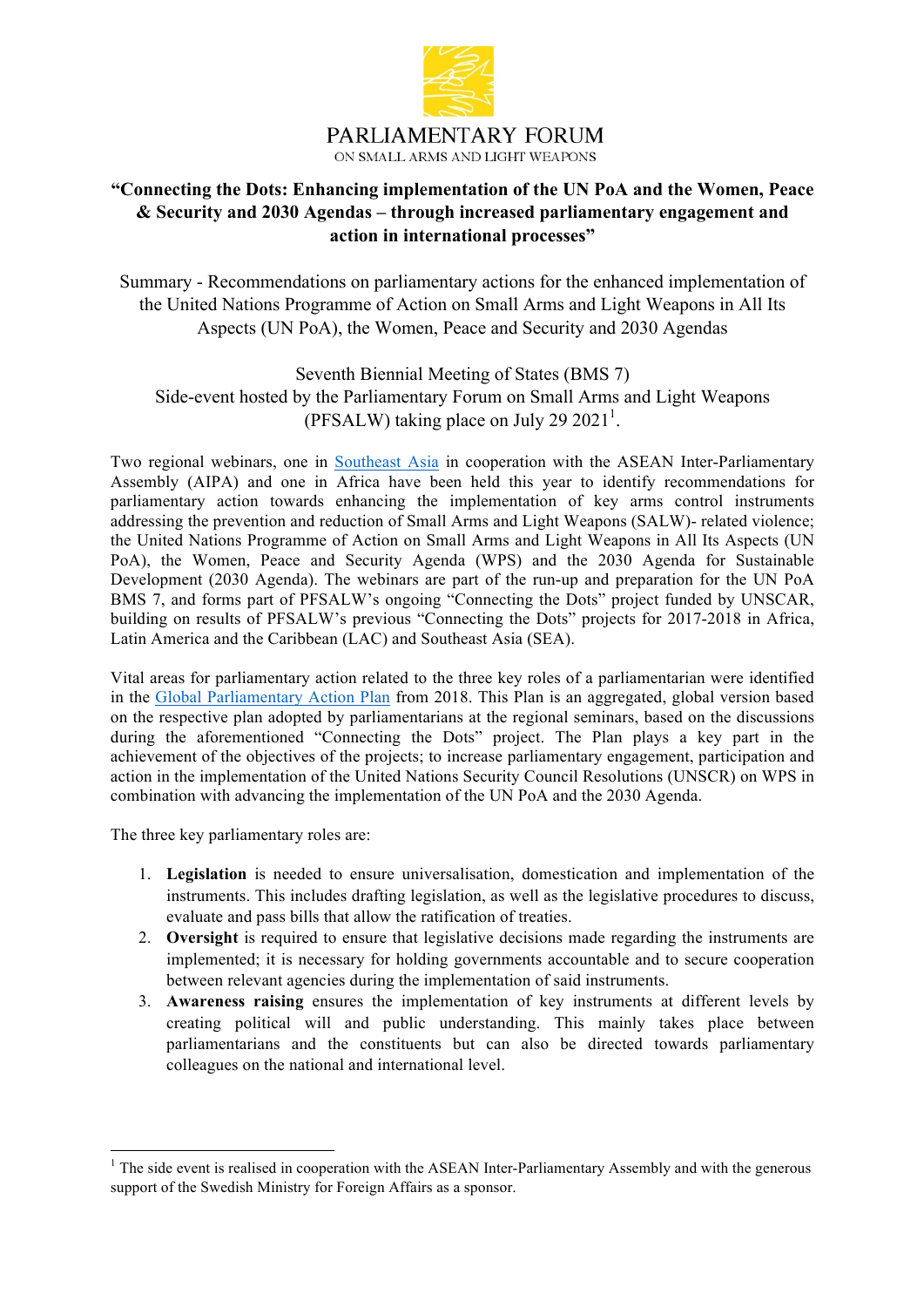Based on the Parliamentary Action Plan for Southeast Asia approved in 2018, and the key parliamentary roles stated above, the main additional recommendations for parliamentary actions concluded at the regional webinar for Southeast Asia on March 16 2021 are as follows:

## **Legislation:**

- Ensure adequate funding for projects implementing relevant SALW control measures to reflect governments' commitment to the instruments.
- Cooperate to close national and regional arms control loopholes that allows for the illicit transfer of SALW.
- Implement wide cooperation measures with civil society, security forces and other relevant actors to enable the inclusive legislation necessary for the prevention of the multifaceted challenges presented by illicit SALW.

## **Oversight:**

- Improve data collection systems to allow for the collection of gender and age disaggregated data as well as data on illicit trafficking of SALW to ensure enhanced oversight and by extension more effective legislation.
- Ensure civilian authorities' oversight of security forces by strengthening accountability and implementing stricter measures to prevent SALW diversion from government supplies.
- Enhance the operational capabilities of security forces in the recovery, accounting and inventory of SALW.

#### **Awareness raising:**

- Amplify the voices of underrepresented groups, including women, and increase public awareness on the negative societal effects of SALW-related violence through cooperation with key stakeholders, to ensures more inclusive and informed SALW control legislation.
- Implement capacity building efforts and training related to human rights and gender-based approaches towards SALW control within the state apparatus.
- Make use of inter-parliamentary networks to exchange perspectives, initiate international cooperation and to coordinate future SALW control actions.

Based on the Parliamentary Action Plan for Africa approved in 2019, the additions to recommendations for parliamentary actions concluded at the regional webinar for Africa on June 24 2021 are as follows:

## **Legislation:**

- More rigid laws to prevent and reduce the uncontrolled proliferation of SALW across the region as illicit arms' trafficking across borders is an important common problem.
- Adopt a broad range of legislative measures addressing all relevant aspects related to the uncontrolled flow of SALW, including terrorism, wildlife trafficking, natural resources and uncontrolled production and transportation of SALW.
- Ensure that parliamentarians have access to legal expertise to enhance the capacity to adopt adequate legislation related to armed violence prevention.

## **Oversight:**

• Ensure that the gender equality perspective is considered in the implementation of policies and that women are given equal opportunities to contribute to the implementation given their vital roles in peace and security processes.